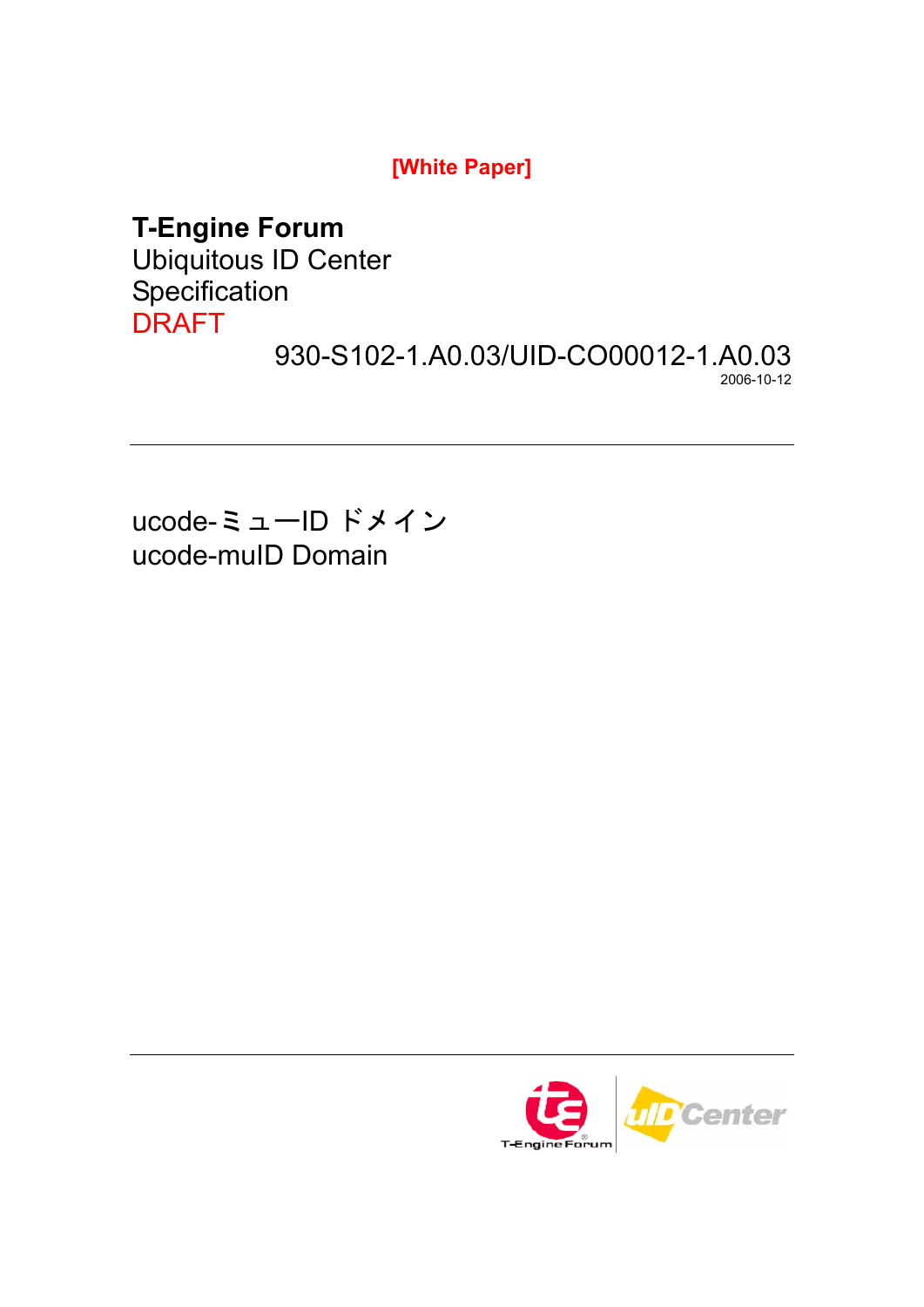Number: 930-S102-1.A0.03/UID-CO00012-1.A0.03 Title: ucode-ミューID ドメイン ucode-muID Domain<br>Status: [] Working Draft, [X] P<br>Date: 2006/10/12 [ ] Working Draft, [X] Final Draft for Voting, [ ] Standard Date: 2006/10/12

Copyright (C) 2006, T-Engine Forum, Ubiquitous ID Center, all rights reserved.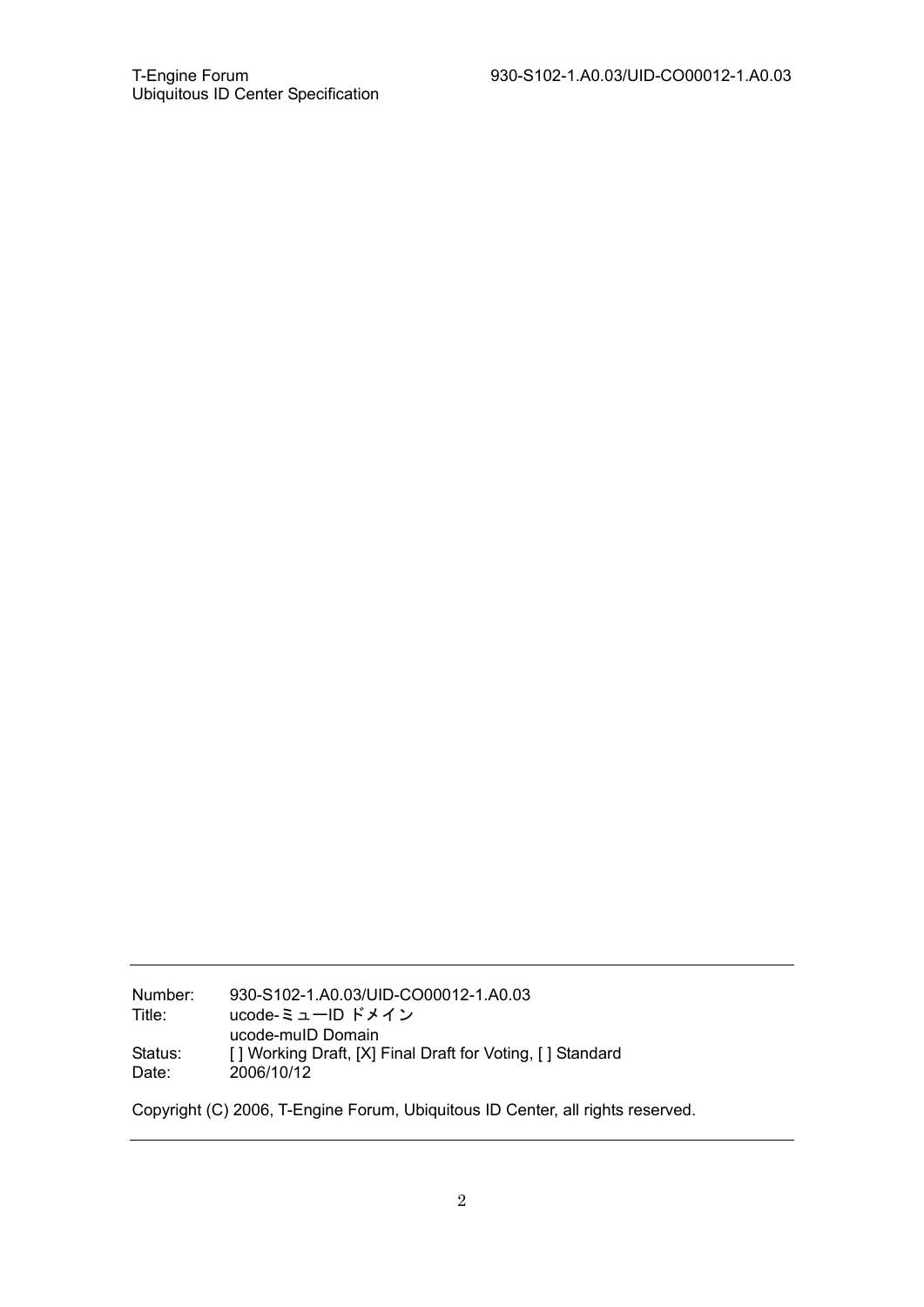# 目次 (Table of Contents)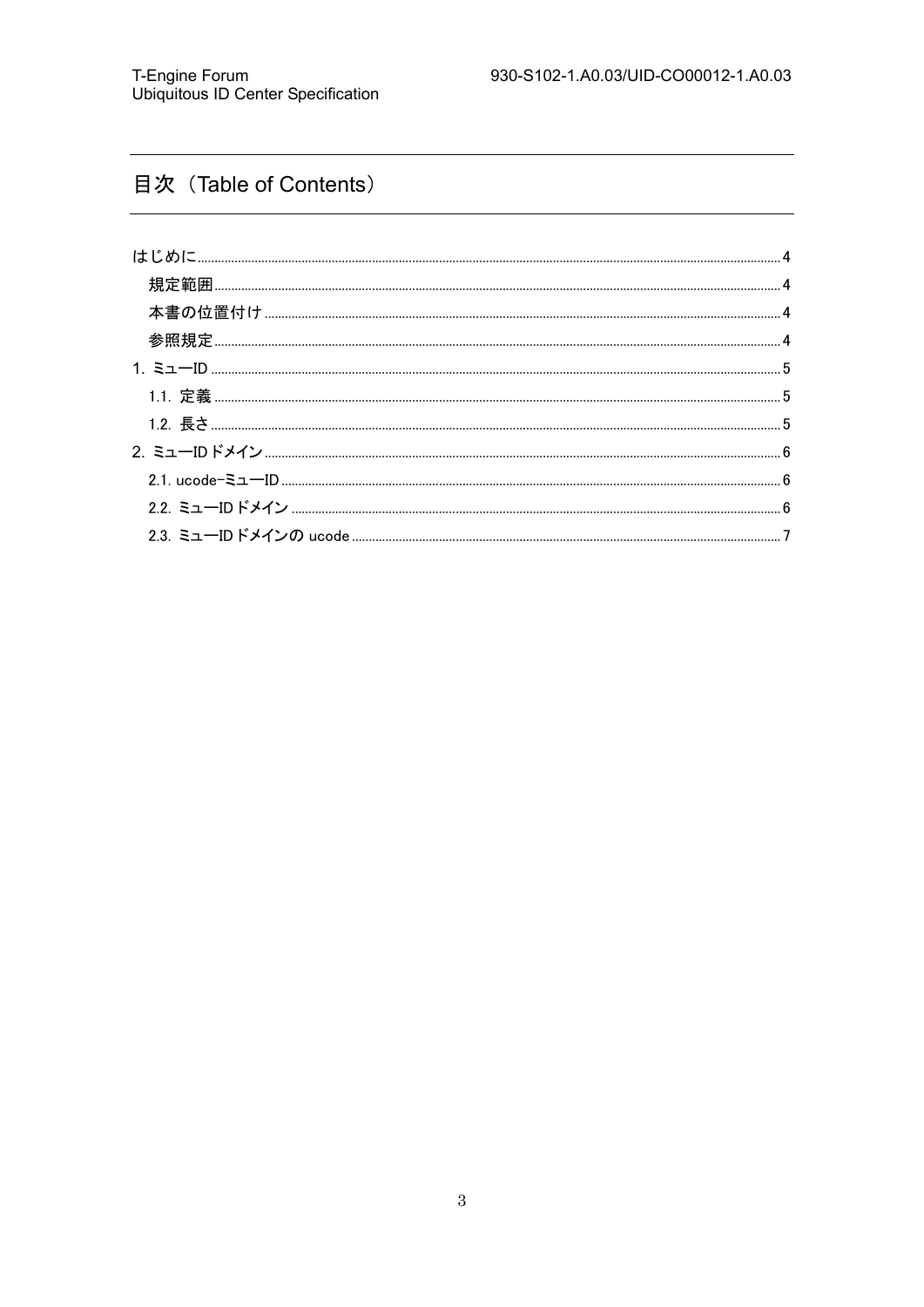# ucode-ミューID ドメイン

ucode-muID Domain

## はじめに

### 規定範囲

本書では,株式会社日立製作所のミューID を ucode[1]に格納する方法について 規定する.

#### 本書の位置付け

本仕様は,認定標準コード[2]のうち,「ミューID ドメイン」について規定するもので ある.

#### 参照規定

- [1] T-Engine フォーラム, ユビキタス ID センター, 「ucode: ユビキタスコード」, 930-S101(1)/UID-00010, 2006
- [2] T-Engine フォーラム, ユビキタス ID センター, 「認 定 標 準コード」, 930-S101(2)/UID-00011, 2006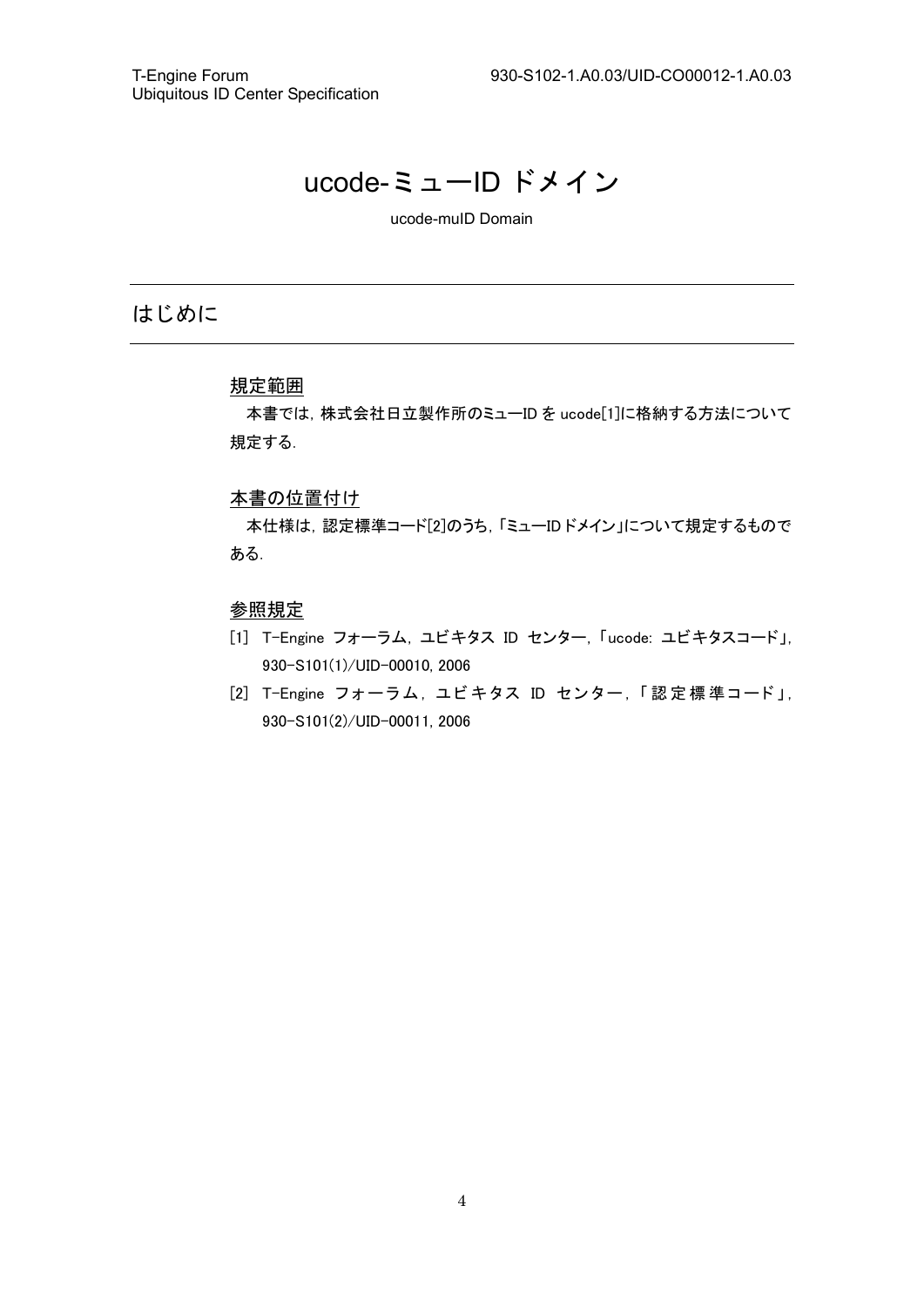# 1. ミューID

## 1.1. 定義

ミューIDは,株式会社日立製作所のミューチップに工場出荷時に付与されるユニ ーク ID である.

### 1.2. 長さ

ミューID の長さは 128 ビットである.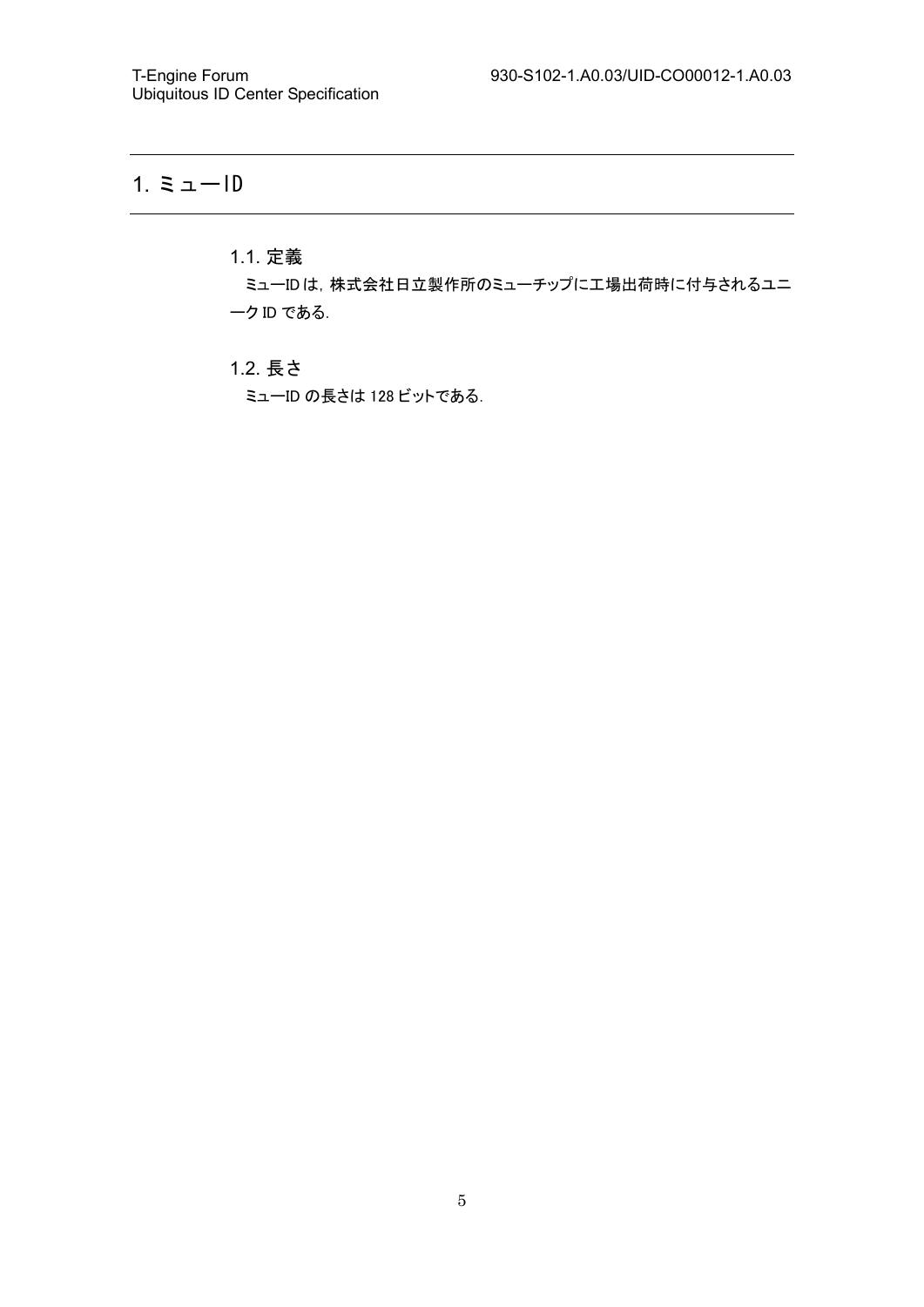## 2. ミューID ドメイン

### 2.1. ucode-ミューID

ミューID の中で, trailer の 24 ビット部分を除外した部分を ucode-ミューID と呼ぶ. 従って,ucode-ミューID は 104 ビットである.

| 図 1; ucode-ミューID                  |         |
|-----------------------------------|---------|
| $104 \text{ bits}$                | 24 bits |
| ucode- $\equiv \pm$ -ID (104 bit) | trailer |

2.2. ミューID ドメイン

ucode-の中で, "ucode-ミューID"を格納する領域として, 認定標準コード用の TLD 空間の中に,表 1 に示す 16,777,216 個の Second Level Domain を予約する.

表 1: ミューID ドメイン

| ドメイン名                   | IミューID                                   |
|-------------------------|------------------------------------------|
| クラス                     | Class B × 16,777,216 個                   |
| Version                 | 0x0                                      |
| <b>TLDc</b>             | 0xe000                                   |
| CC                      | $0xa = (1010)_2$                         |
| $(8 \text{ bit})$<br>dc | $0x0000000^\circ$ Oxffffff (16,777,216個) |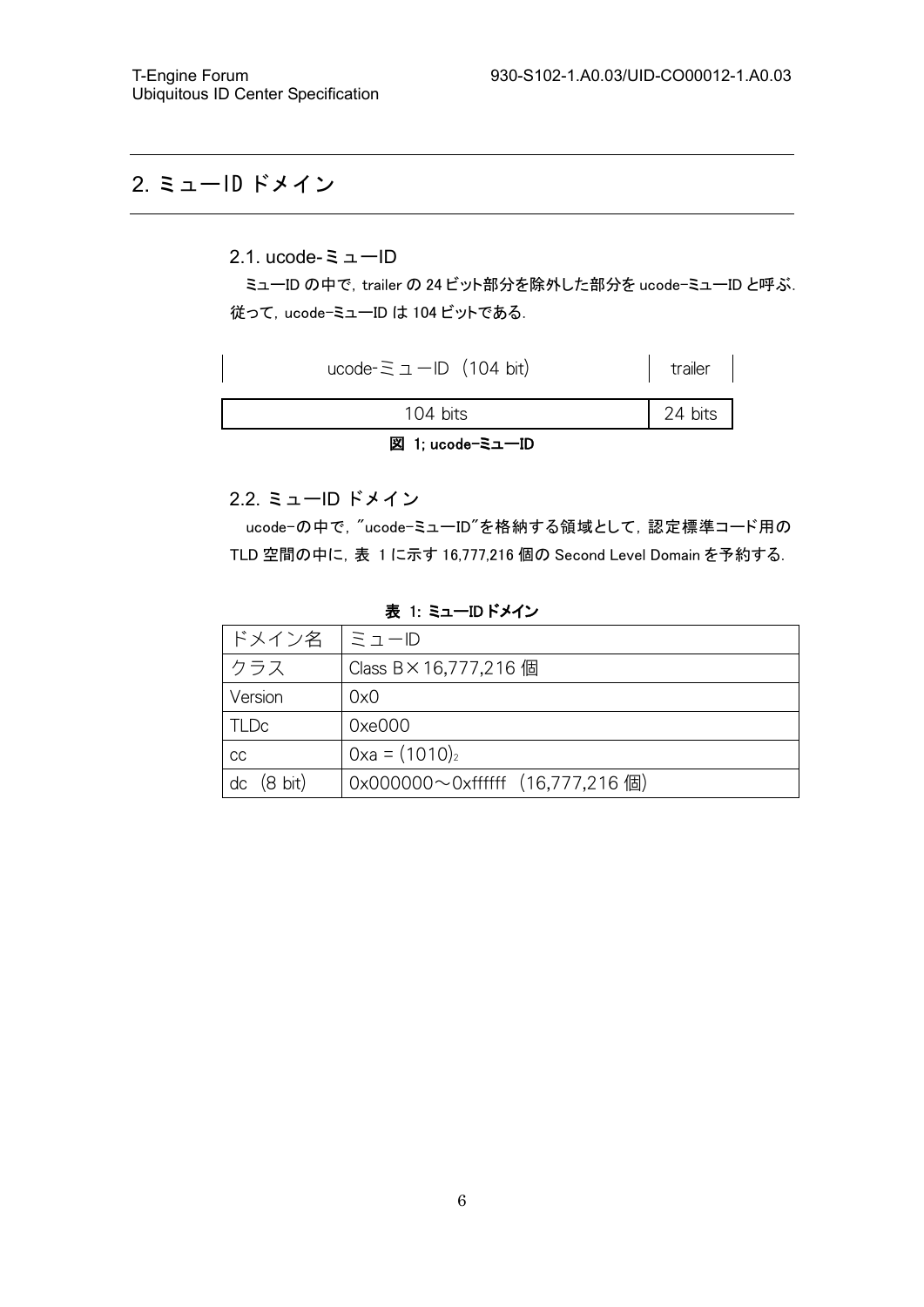### 2.3. ミューID ドメインの ucode

ミューID ドメインにおける ucode と,ミューID の対応は図 2 のようになる.



図 2: ミューID ドメインの ucode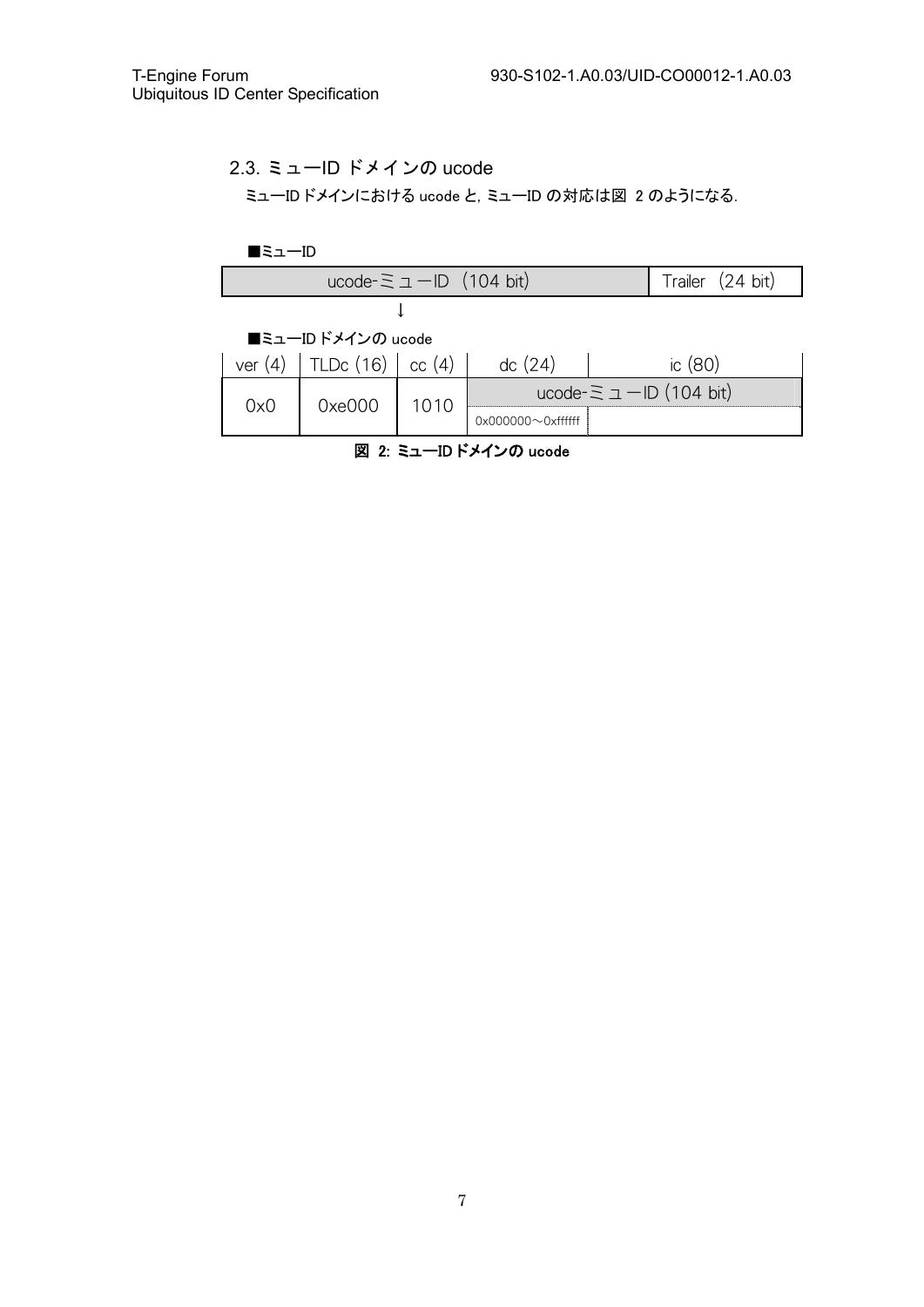| 索引 |  |
|----|--|
|    |  |
|    |  |

ミューID........................................................................................6